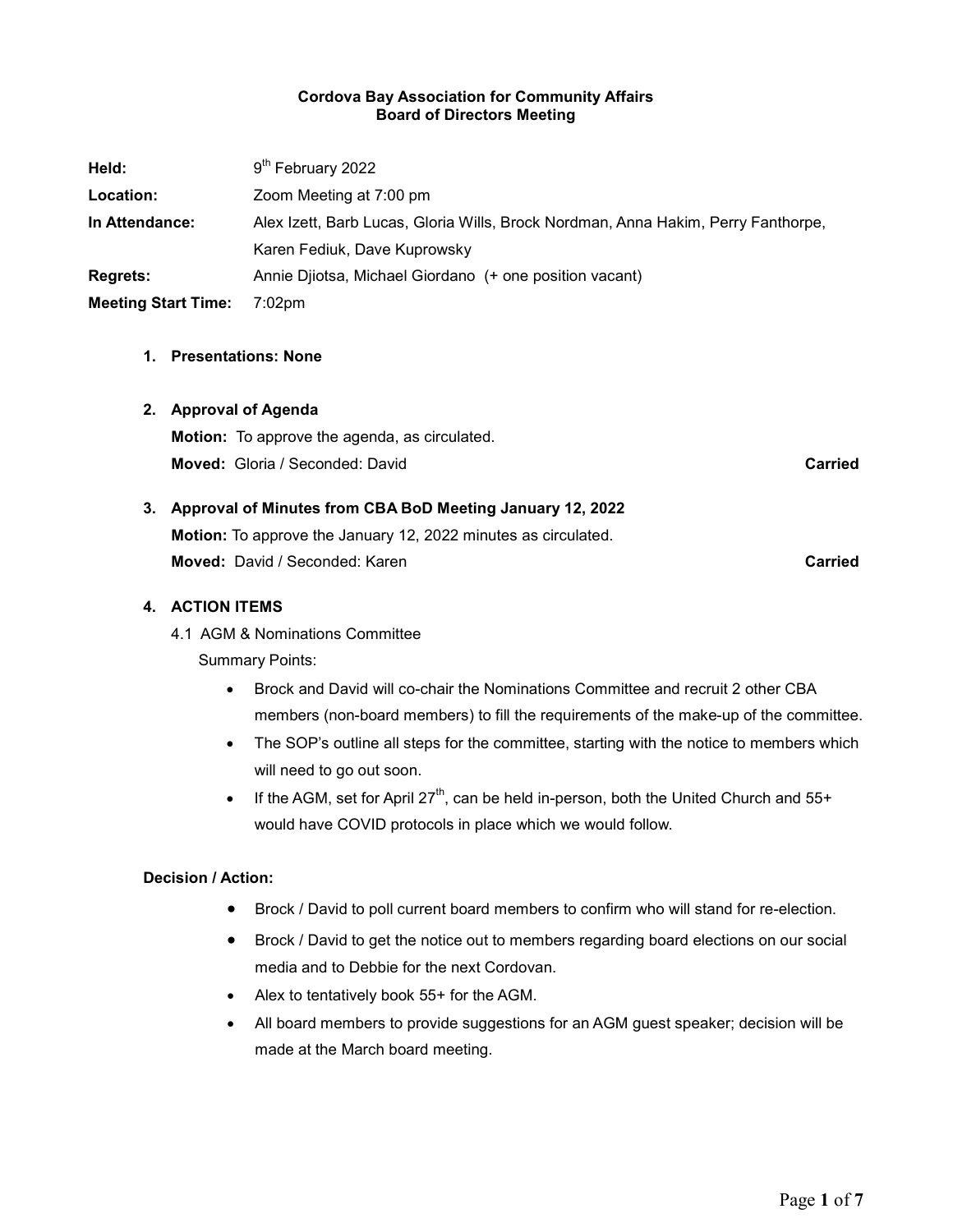#### 4.2 Cordova Bay LAP Update

#### Summary Points:

- $\bullet$  At the January 31<sup>st</sup> Saanich Committee of the Whole meeting, Council approved the LAP to go to Public Hearing (PH), with 2 Councillors voting against the motion.
- No PH date set yet.
- The more voices the better to push for the LAP approval at the PH.
- At the Jan.31<sup>st</sup> meeting only 3 of the 12 LAP Advisory Committee (AC) members sent in comments.

## Decision / Action:

- Once the PH date is known, CBA will send out a message to members, the AC, 55+, to encourage speaking at or sending in written comments on the LAP. We will communicate through Mail Chimp, email, Facebook, and possibly Saanich News.
- 4.3 Review of all Action Items from January 12, 2022 board meeting
	- a) Venue to be considered for the AGM if in-person, and whether or not to have a guest speaker

#### Outcome: Done.

b) Decide on chair for Nominating Committee

Outcome: Done.

- c) Barb to speak in-person at the Jan.31 $\mathrm{^{st}}$  CoW meeting on the LAP Outcome: Done. Due to family visiting, Barb sent in a written submission and Alex spoke on behalf of the CBA.
- d) CBA to re-visit sending out another survey regarding the LAP when it goes to PH. Outcome: Not to be Done. Board decision to communicate more widely and urge submitting opinions when PH date known.
- e) Brock to investigate submitting an article to the Saanich News about CBA. Outcome: Done. Brock will submit articles to Saanich News as appropriate.
- f) Mike to set up a tab in the Planning Tracker folder to "house" our Community Amenities list.

Outcome: Will not be done. Per Mike's email report this may not be "trackable" and would be difficult to stay on top of.

g) Perry to update the membership forms to delete Pay Pal references.

## Outcome: Done

h) Perry to contact business advertisers to update for closures / changes etc. and communicate with Gloria to update website.

Outcome: Being worked on. Moved to be included with Perry's monthly report to the Board.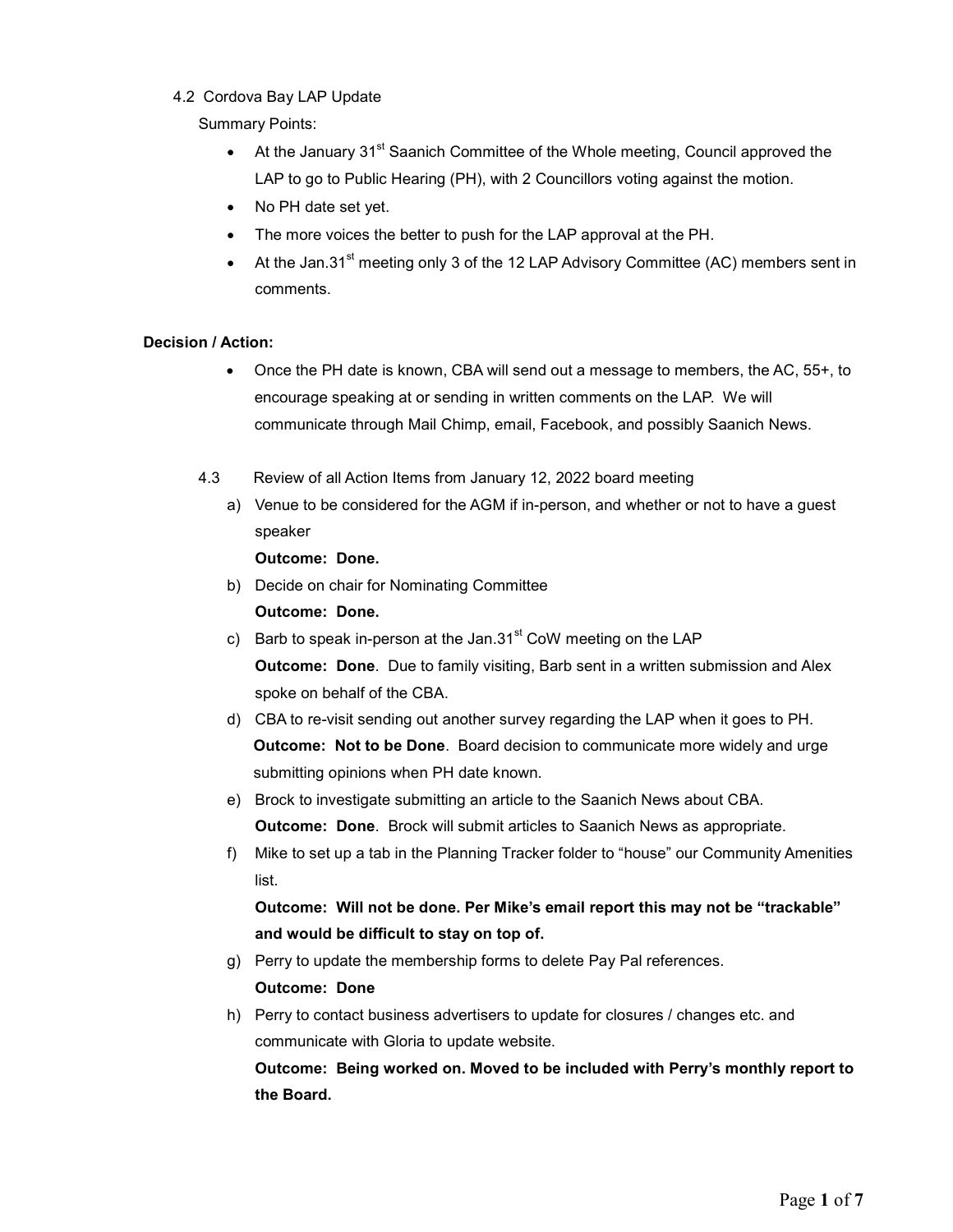i) Gloria to circulate December website stats to Board once received.

# Outcome: Done

j) Karen and Gloria to finalize questions for Reuben regarding potential changes to CBA website and request a quote. Outcome: Being worked on.

# 4.4 Community Surveys

Summary Points: Quadra / Cedar Hill

- An interesting survey using pictorials, in some questions, for demonstrating results.
- Closed-end questions may not give a realistic or full representation of the overall residents' opinions.
- The survey gives the Board "food for thought" for any future survey CBA may do.

## Summary Points: Saanich (Dean Murdock)

 Alex met with him at Dean's request. After, Alex circulated Dean's survey to the Board for information and completion, if anyone wished to do so, as an individual and not as a member of the Board.

## 4.5 Cordova Bay Day

# Summary Points:

- $\bullet$  Date has been "set" at June 25<sup>th</sup>, but this is still flexible.
- No board decision yet on whether or not to hold it; continue to have this as an Action item for discussion at the March board meeting.

# Decision / Action:

- Gloria to review Cordova Bay Day documents on google docs to see what information is there for the event process and report back at our March meeting.
- 4.6 Community Amenity Contributions List

Summary Points:

- Karen has set up a "Jam Board" in google docs for board member to add to for CAC ideas.
- In Mike's email report, he noted his communication with Chuck Bell at Saanich where it was stated that CAC's may not even go to a local Cordova Bay project.
- Saanich is currently operating under an Interim CAC Policy and is working on a final policy.

## Decision / Action:

 Going forward, all CBA referral responses to Saanich should try to include a comment / recommendation on where any CAC's relating to the development application should be spent.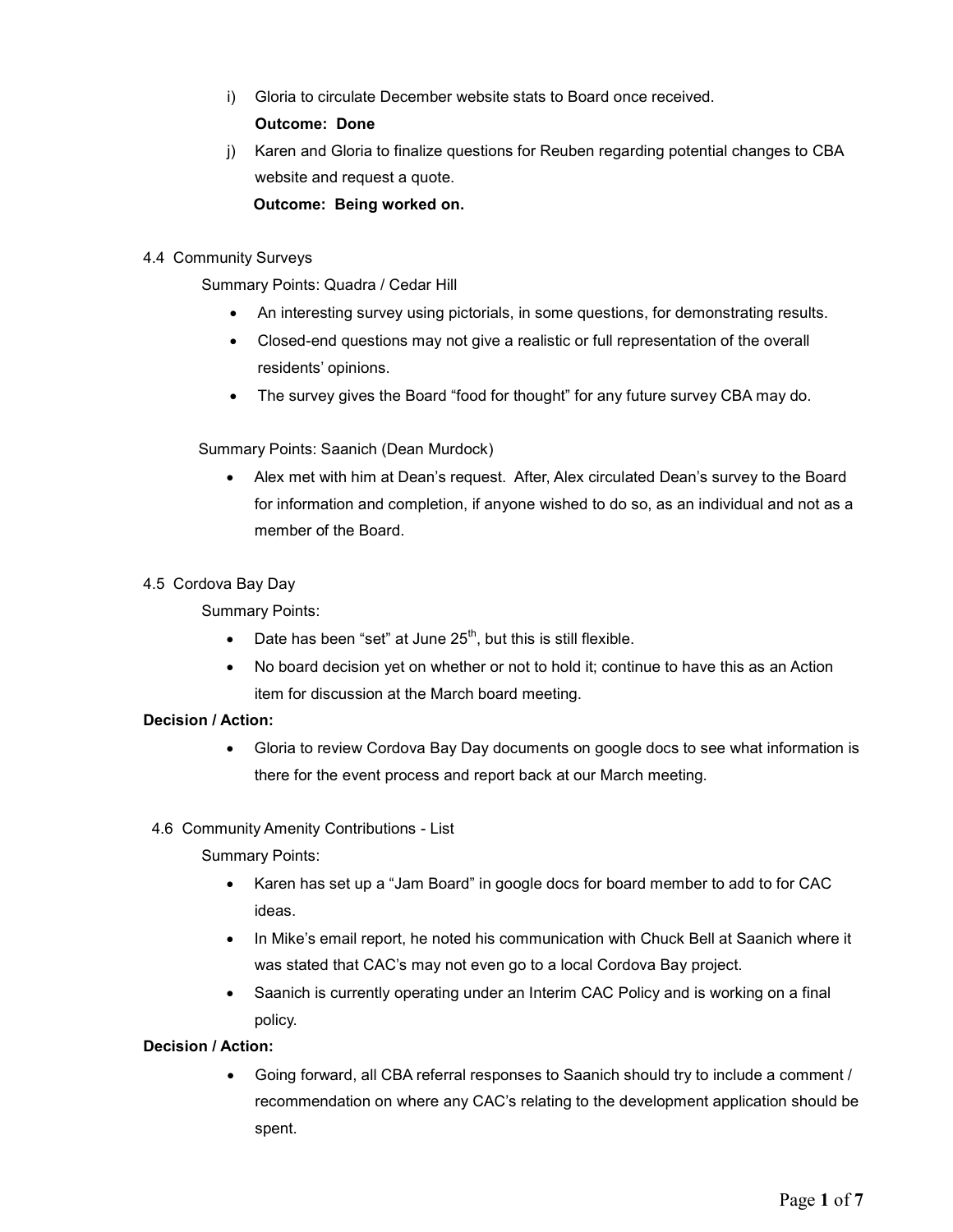4.7 News Release and Article re CBA Scholarships

## Decision / Action:

• This continues to be worked on by Karen and Brock. Leave as an Action Item.

# 5. NEW BUSINESS

5.1 Correspondence

Summary Points:

- Various correspondence from Saanich, including the Mayor's Annual Address; all circulated to the Board.
- CC'd on correspondence to Saanich from the resident concerned about the rip rock issue along Cordova Bay shoreline.

#### Decision / Action:

To be listed as an Action Item on next month's agenda for discussion when Mike is back.

#### 5.2 Administration Items:

Summary Points:

 A review of the CBA annual calendar indicated the following upcoming items: regular board meetings; Saanich Operating Grant application to be submitted; the spring issue of the Cordovan.

# Decision / Action:

- $\bullet$  Board members are to get their articles to Debbie for the Cordovan by Feb.23<sup>rd</sup>.
- Brock to discuss with Debbie how to best carry on the photo contest in the next Cordovan issue.

## 5.3 Treasurer's Report

Summary Points:

- Balance in the chequing account at Feb.8<sup>th</sup> is \$8,514 after payment of Cordovan printing costs to Monk Office (\$126.37), a re-issue of the June 2021 CBA Scholarship cheque to the recipient (\$500), 2 months of zoom charges (\$44.80) and \$60 of membership deposits.
- Karen is meeting on Feb.10th with Katarina of Katarina's Bookkeeping re the year-end review. The CBA synoptic has been shared with Katarina to begin the review.

## 5.4 Transportation / Parks Committee

Summary Points:

 Anna has been in communication with the resident group concerned with the Sayward traffic safety issues. This group is very active and will start with signage on their properties; they also plan to pursue more media attention to therefore have more influence with Saanich.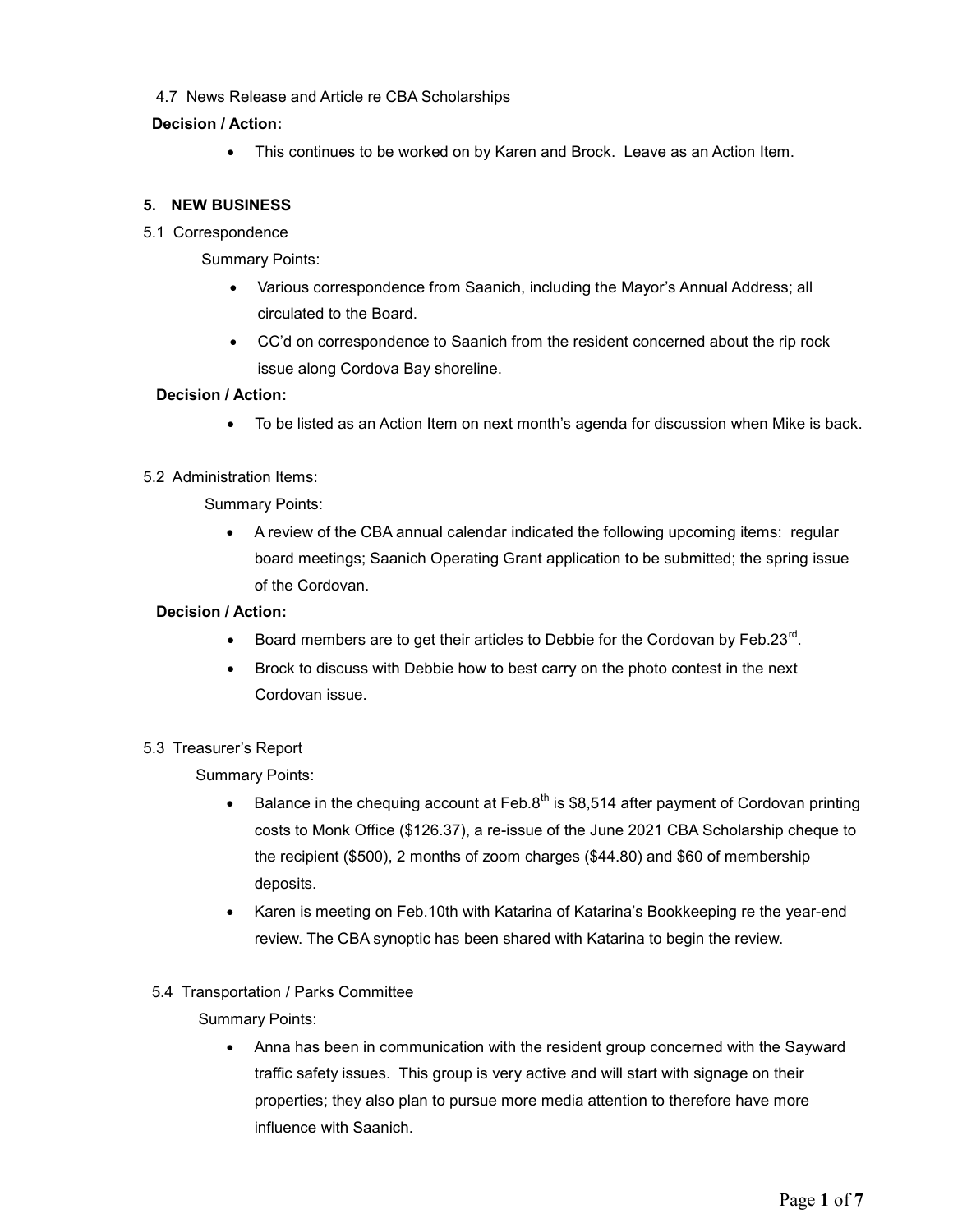- Once this group starts their media coverage, Anna will meet with Engineering on all CBA's transportation concerns.
- TC will also be asking for Saanich's public data on their traffic monitoring projects.
- An update on Saanich's 30km Speed Limit initiative is coming.
- Saanich's sidewalk initiative from Rambler to Walema was developed under the Safe Route to Schools Program.
- Anna will be doing an article "Safety Tips and Tricks" for pedestrians and cyclists to be run in the Cordovan.
- The TC Survey will also be included in this next Cordovan issue.

## 5.5 Membership Report:

Summary Points:

- Perry working on contacting new Haro owners; consider mailing the next Cordovan to all Haro owners, possible through the Haro strata board.
- Haro developer will be erecting a CBA Notice Board.

## Decision / Action:

 Gloria to contact a Haro owner that she knows and inquire about their strata board and communicate any details to Perry.

## 5.6 Planning Report

Summary Points - per Mike's email report:

- 5176 Rambler Road development application approved Jan. 24th for Public Hearing; date TBD.
- At the Feb.15<sup>th</sup> PH, both the multi-unit condo proposal on Doumac and the proposed Community Club on Sutcliffe will be on the agenda.
- A Saanich referral request has been received for 4601 Cordova Bay Road. This development is the creation of 1 additional lot RS-12 zoning. This is a very old application, going on since 2012; in the past CBA raised a concern about slope retention.
- Communication with Chuck Bell to Mike indicated that Community Amenity Contributions (CAC) are:
	- 1) decided through case by case negotiations between Saanich and the developer;
	- 2) CAC could be in the form of support for affordable and supportive housing, daycares, community facilities, park/plaza space, pedestrian and cyclist connections, protection of natural areas, public art, public realm improvements, or cash towards local improvements;
	- 3) in the past and recently the \$ amount was around \$2,000 to \$2,500 per door;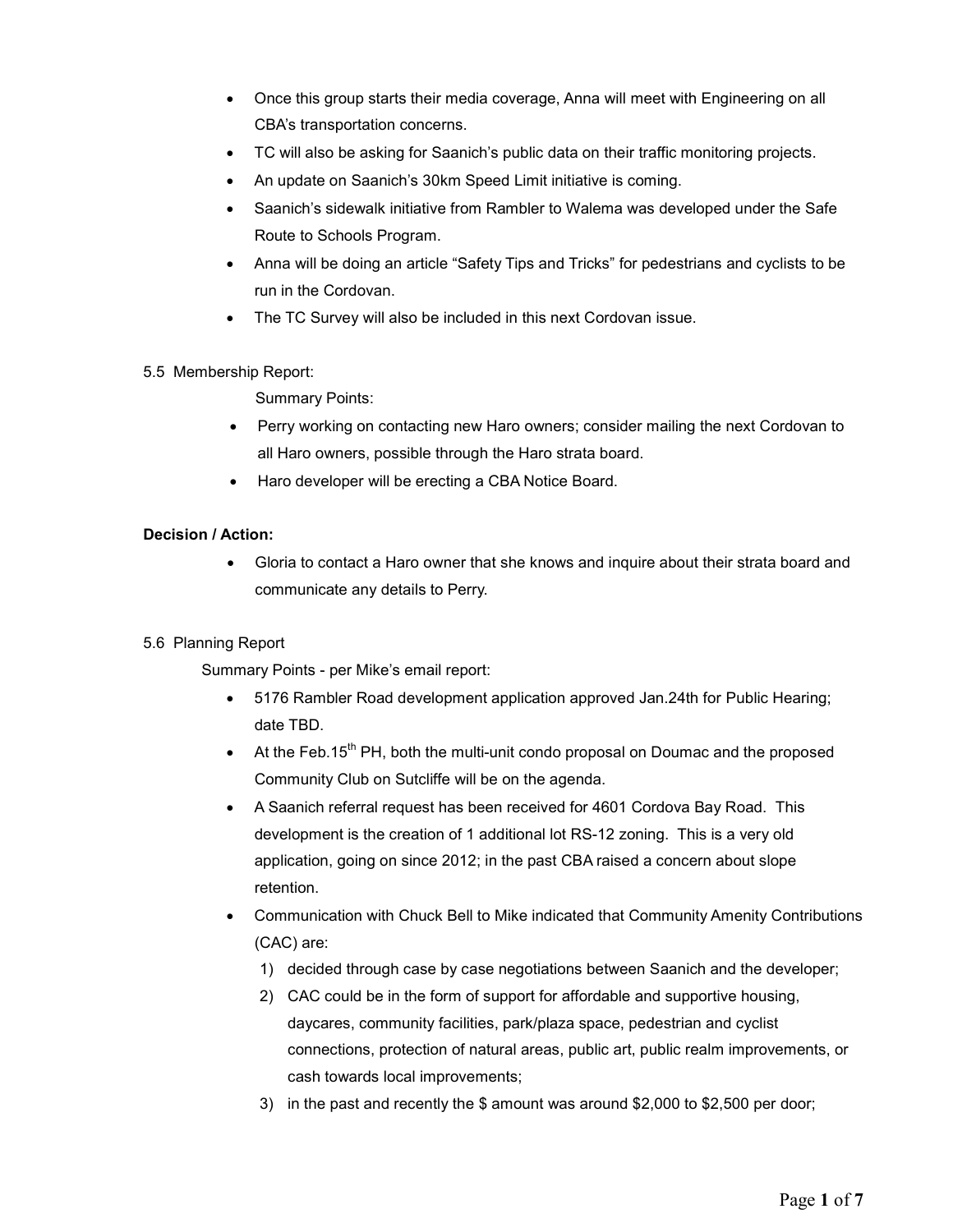- 4) currently Saanich is operating under the Interim Community Amenity Contribution Policy which is online, and it looks at a target rate of \$3,000 to \$5,000 per door with exemptions for some types of rentals or below market selling prices;
- 5) Saanich is working on a comprehensive Community Amenity Contribution and Inclusionary Housing program.
- CACs have not been added to the CBA Planning Tracker document as it is too difficult to stay on top of.

## Decision / Action:

 Barb to ask Mike to contact developer on 4601 CB Road for an explanation of meeting all new requirements from Saanich. (Referral to Saanich due February  $25<sup>th</sup>$ .)

## 5.7 SCAN Report:

Summary Points:

- SCAN Chair and Vice-chair met with Mayor to stress the importance of LAP's; however they were told the direction is now Centers, Corridors, and Villages.
- Cordova Bay and Cadboro Bay may be the last LAP's to be done.

#### 5.8 Public Relations:

Summary Points:

- There continues to be about a 65% to 75% readership rate on our mail chimp communications with members; this is a good rate.
- A header is always included with mail-outs when it is a forward of information from Saanich.
- 5.9 Events:

No Report

5.10 Website Report:

Summary Points:

- December stats circulated to board members:
- #1 the Cordovan with 131 hits
- #2 Home page with 72 hits
- #3 Planning with 46 hits.
- January stats:
- $#1$  Home page with 83 hits
- $#2$  Planning with 41 hits
- #3 Cordovan with 33 hits